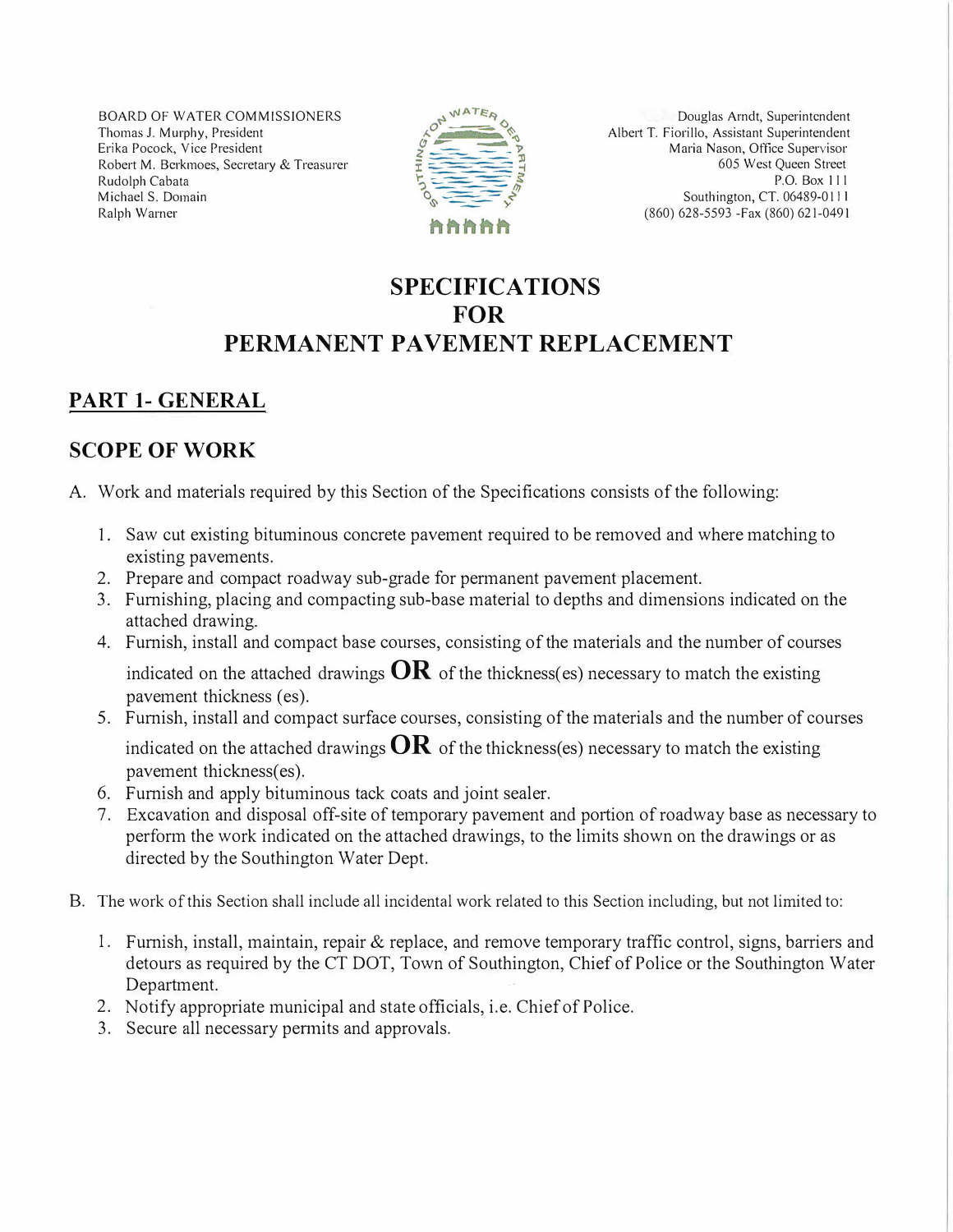### **RELATED WORK:**

### A. Maintenance and Protection of Traffic

### 1. SCOPE OF WORK:

- A. The work and materials required consist of furnishing, erecting, moving, re-erecting, maintenance and removal of all signs, barricades, warning lights and devices required to adequately safeguard, maintain and direct traffic through the project area for the entire duration of the project
- B. Contractor shall provide a sufficient number of travel lanes and pedestrian passways to move all traffic ordinarily using the project area.
- C. Contractor shall satisfy all State and municipal requirements for maintenance and protection of traffic for this bid.
- D. Contractor shall also provide Unifonned Trafficmen / Flagmen to supplement the Southington Police Department Special Duty Police and as required to otherwise provide for the safe movement of vehicular and pedestrian traffic through the construction work area(s).
- 2. MATERIALS:
- A. All signs, barricades and necessary devices shall be of sufficient size and color so as to adequately inform the public of any possible traffic hazards and alternate routes and shall conform to the details as outlined in "State of Connecticut, Department of Transportation, Bureau of Highways Traffic Control Signing Patterns for Maintenance- Construction- Permit Operations, "latest revision.
- 3. WORKMANSHIP:
- A. Travel lanes and pedestrian passways shall be drained and kept reasonably smooth and in suitable condition at all times in order to provide minimum interference to traffic consistent with the proper prosecution of work.
- B. Suitable ingress and egress shall be provided at all times where required, for all intersecting roads and for all abutting properties having legal access.
- C. Contractor shall submit for approval by the Southington Water Department a schedule showing the proposed sequence of paving operations and a compatible method of maintaining traffic.
- D. Should the Contractor fail to perfonn any of the work require for maintenance and protection of traffic, the Southington Water Department may perform or arrange for others to perform such work. In such cases, the Southington Water Department will deduct money due or to become due to the Contractor all expenses connected therewith which are found to be greater than the cost to the Southington Water Department had the Contractor perform the specified work.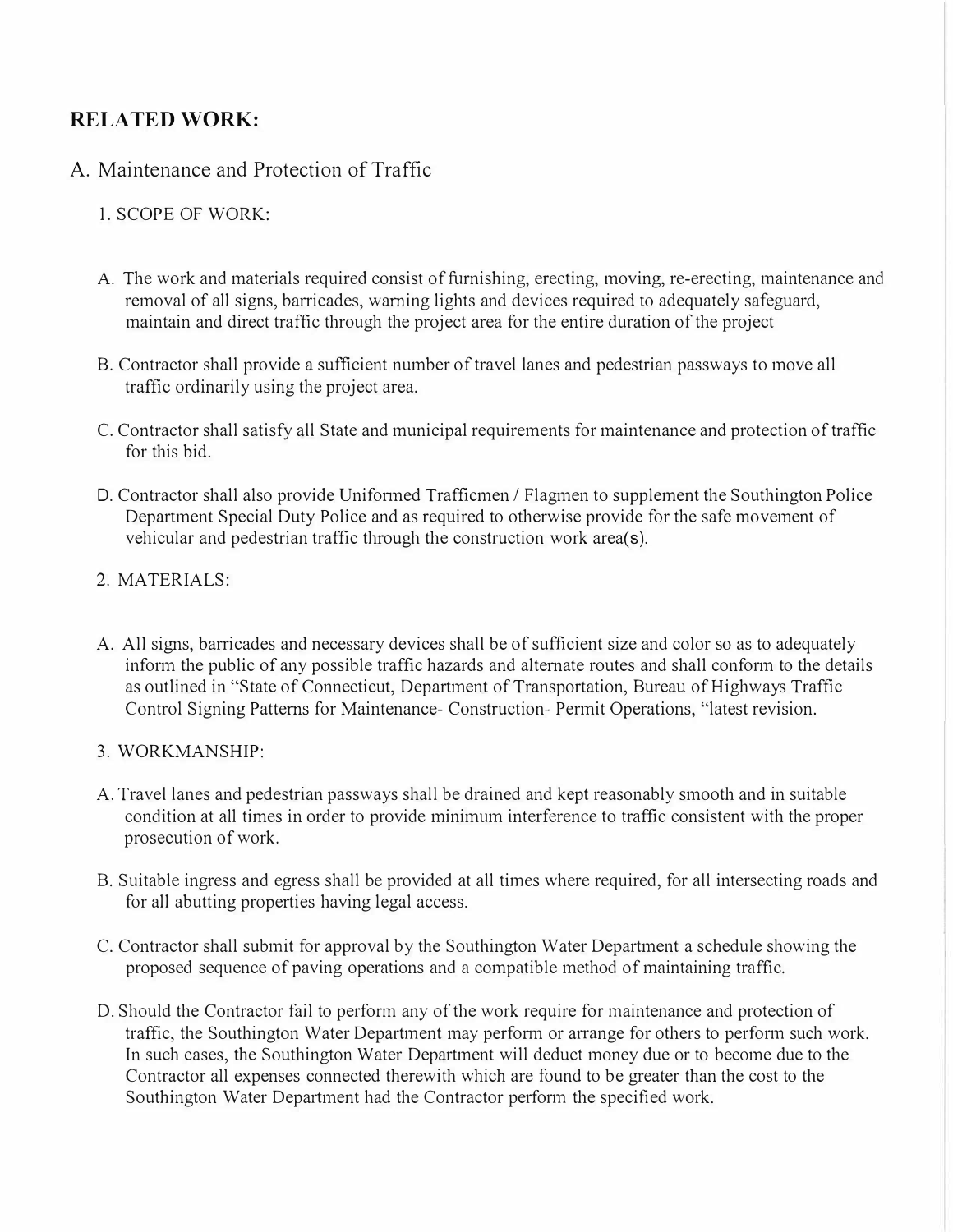### B. Traffic Regulation- Special Duty Police

### 1. SCOPE OF WORK

- A. The work covered includes providing such uniformed police officers as the Southington Water Department and the Town of Southington Police Department shall deem necessary to avoid insofar as reasonably possible, danger to the safety of persons and substantial interference of the project with the free circulation of traffic.
- B. Nothing contained herein shall be construed as relieving the Contractor of any responsibilities for the protection of persons and property. The Contractor shall remain fully responsible at all times whether or not police protection has been provided.

### 2. GENERAL REQUIREMENTS

- A. Contractor shall so plan his work and shall fully inform the Southington Police Department well in advance, so that the Southington Police Department may determine the project needs for Special Duty Police.
- B. Contractor shall notify the Southington Police Department at least SEVENTY-TWO (72) hours in advance of the need for Special Duty Police Officers. The Southington Chief of Police or his/her duly authorized representative shall be the sole judge of the need for Special Duty Police Officers
- C. The preliminary project needs for Special Duty Police have been determined to be ONE (1) Special Duty Police Officer per work location.
- D. Contractor shall provide Uniformed Flagmen/Trafficmen to supplement and assist the Special Duty Police Officer assigned by the Town.
- E. Uniformed Flagmen shall be specifically assigned to that traffic control function and shall be suitably attired according to the requirements of the Manual of Uniform Traffic Control Devices (MUTCD) and the Southington Police Department.

### 3. METHOD OF MEASUREMENT

A. The Contractor will pay the Southington Police Department for all Special Duty Police costs related to this bid.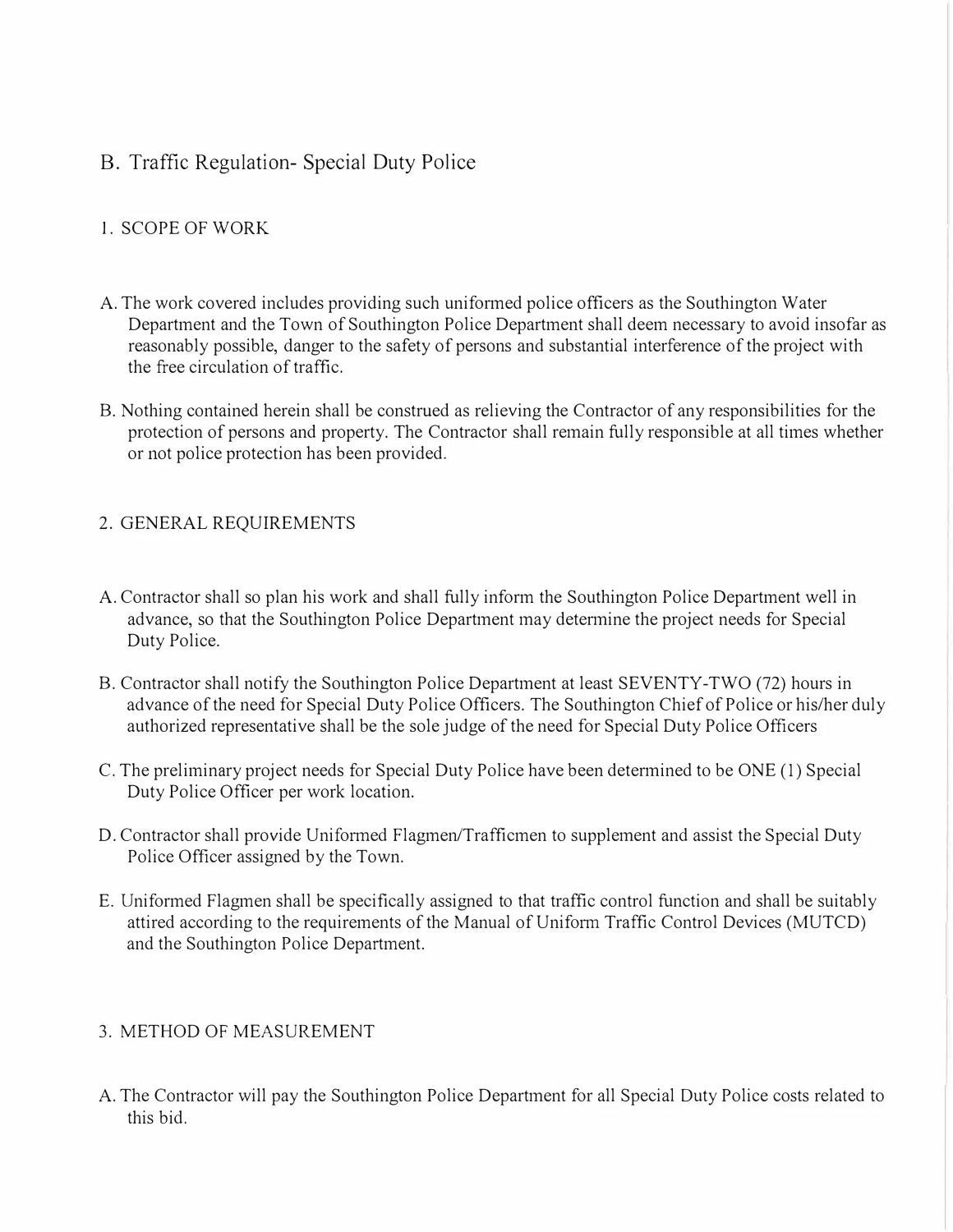### 4. BASIS OF PAYMENT

- A. All Contract related costs associated with the Southington Police Department Special Duty Police will be paid by the Contractor directly to the Police Department.
- B. Contractor shall be responsible for and shall pay for all Unifonned Flagmen/Trafficmen required to supplement the Special Duty Police and required to otherwise provide for the safe movement of vehicular and pedestrian traffic through the work area(s). The cost of the Contractor furnished Uniformed Flagmen/Trafficmen shall be included in the bid.

### 5. REFERENCES:

- A. Whenever reference is made to "Form 814A" in these specifications, it shall refer to the State of Connecticut Department of Transportation Standard Specifications for Roads, Bridges and Incidental Construction, Form 814A, 1995 and its latest supplements and Revisions.
- B. When reference is made to a particular section of "Form 814A", it will be construed to include all related articles referred to.
- 6. GENERAL REQUIREMENTS:
- A. It shall be the responsibility of the Contractor to obtain from the controlling State and Municipal authorities all required pennits for cutting sidewalk and roadway pavements

## **PART 2- PRODUCTS**

- 1. MATERIALS:
- A. Class 1, Class 2 and Class 4 Bituminous Concrete pavement shall conform to the requirements of Section M.04.01, "Fonn 814A".
- B. Bituminous material for tack coat shall conform to the requirements of Section M.04 of "Form  $814A"$
- C. Joint sealer shall conform to the requirements of Section M.04 of "Fonn 814A".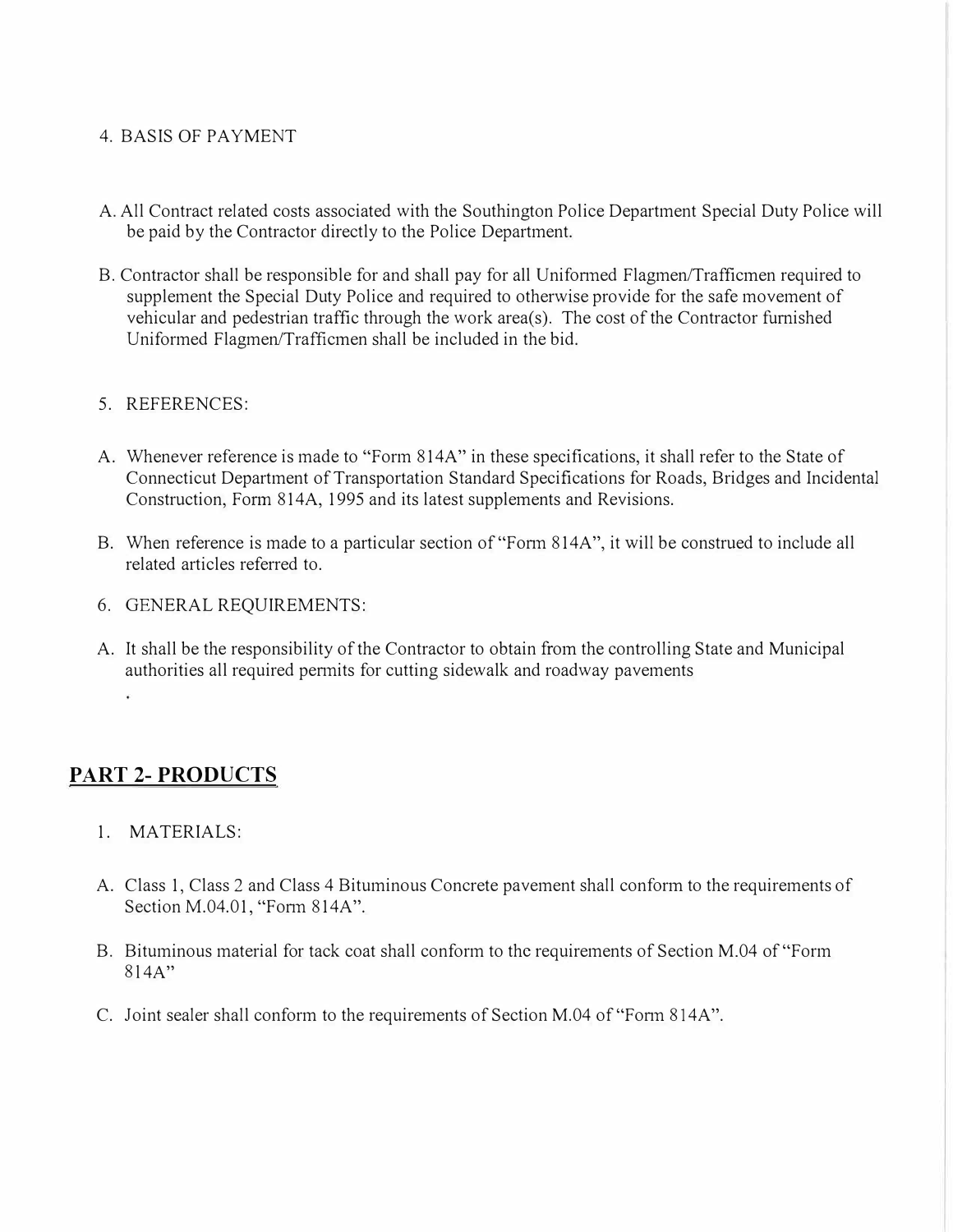#### 2. REFERENCES:

- A. Whenever reference is made to "Form 814A" in these specifications, it shall refer to the State of Connecticut Department of Transportation Standard Specifications for Roads, Bridges and Incidental Construction, Form 814A, 1995 and its latest supplements and Revisions.
- B. When reference is made to a particular section of "Form 814A", it will be construed to include all related articles referred to.

### 3. GENERAL REQUIREMENTS:

A. It shall be the responsibility of the Contractor to obtain from the controlling State and Municipal authorities all required pennits for cutting sidewalk and roadway pavements.

## **PART 2- PRODUCTS**

### 1. MATERIALS:

- A. Processed stone material for the base course shall conform to the requirements of CT DOT "Fonn 814A" Section M.05.
- B. Class 1, Class 2 and Class 4 Bituminous Concrete pavement shall conform to the requirements of Section M.04.01, "Form 814A".
- C. Bituminous material for tack coat shall conform to the requirements of Section M.04 of "Fonn 8 l 4A"
- D. Joint sealer shall conform to the requirements of Section M.04 of "Form 814A".

## **PART 3- EXECUTION**

- 1. WORKMANSHIP:
	- A. The methods employed in placing the bituminous pavement and all equipment, tools, machinery and other plant used in handling materials and executing any part of the work shall conform to all of the requirements of Section 4.06.03 of"Fonn 814A". The completed and compacted permanent pavements shall match the adjacent grade of the existing pavement and meet or surpass the uniformity of the adjacent surface and its roughness or riding quality.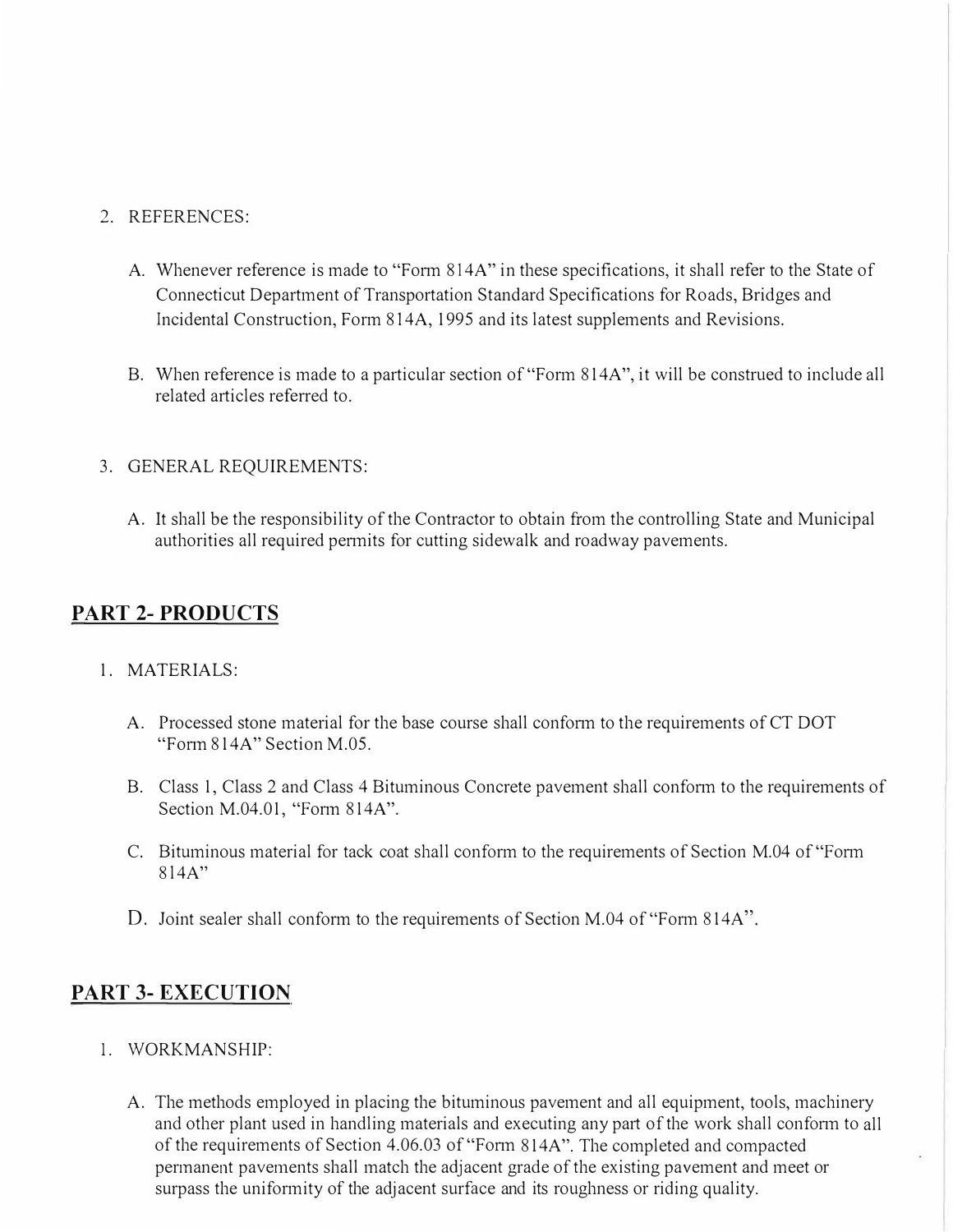- B. The base course shall be constructed in two layers of equal depth. The material shall be spread on the prepared and compacted sub-grade to such a depth that this course will be at the specified thickness after final compaction. The material shall be shaped, wetted and compacted with a power roller weighing not less than ten (10) tons or equivalent vibratory roller or compactor until thoroughly compacted. The construction method for the processed stone base shall conform to Section 3.04 Processed Aggregate Base of "Form 814A".
- C. The Contractor shall at all times maintain the permanent pavements in a safe and satisfactory condition, all maintenance and repairs of permanent pavements shall be provided by the Contractor at no additional expense to the owner.
- D. Prior to the construction of the permanent pavement replacement, and as part of work included under permanent pavements, the temporary bituminous concrete pavement surface course shall be removed in its entirely and a portion of the processed aggregate base course shall be removed to the depth necessary for the construction of the applicable pavements and sub-base, as specified herein, and as shown on the attached drawing. Contractor shall satisfactorily dispose of all temporary pavement materials and portion of earth which are removed and shall at all times maintain the adjacent area clean and free of materials resulting from removal operations.
- E. The edges of the existing pavements to receive permanent pavement shall be saw cut along even lines parallel to the pipe and shall be cut back about (12") inches from edge of disturbed pavement to obtain clean, sound, vertical edges of original pavement.
- F. Edges of bituminous concrete shall be coated with an approved bituminous material for proper bonding of new pavement construction with the existing pavement.
- G. The removal of the top portion of and placing and finish grading of the processed aggregate base shall be performed by hand and/or mechanical methods in such a manner that the portion of the compacted backfill to remain will not be disturbed. All grading, compacting, finishing, and appurtenant work shall be provided as necessary to provide the sub-base in an approved condition for the construction of the succeeding bituminous concrete surface courses. The Construction method shall conform to Section 3.04- Processed Aggregate Base of"Form 814A". The Contractor shall be responsible for providing all measures and work necessary for protecting and maintaining the sub-base in an approved condition until the succeeding courses of permanent pavement are constructed thereon.
- H. Pavement courses shall be individually placed and compacted with a power roller weighing at least ten (10) tons or with an equivalent vibratory roller until thoroughly compacted to a firm and uniform surface satisfactory to the Southington Water Department.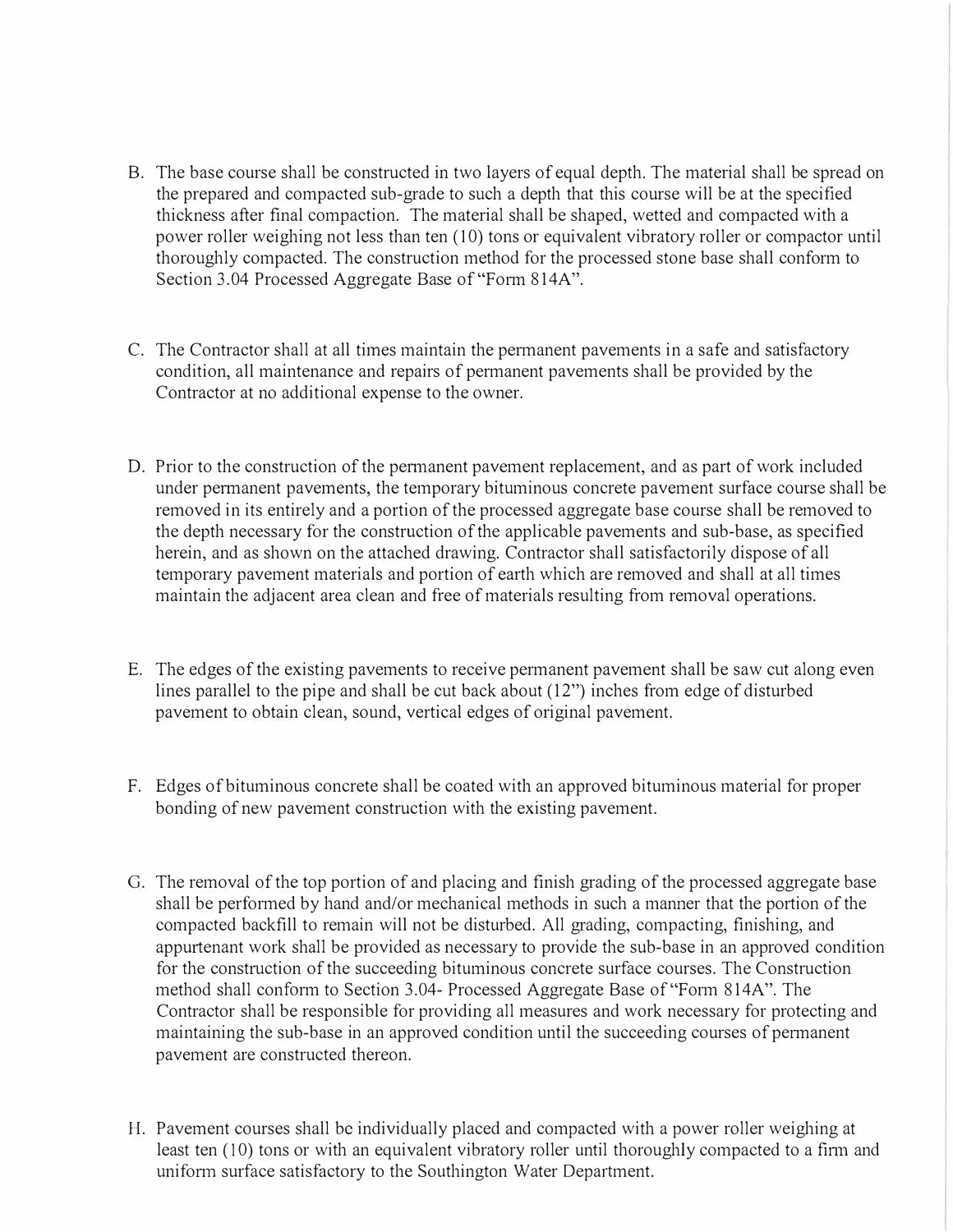I. New pavement shall extend to existing pavement, with all joints cut clean and straight. All pavement cut shall be saw cut as specified herein. All joints shall be properly sealed in accordance with Section 4.06 of"Form 814A".

### 2. ADDITIONAL CONTRACTOR REPONSIBILITIES:

- A. The responsibility of the Contractor to obtain from the controlling State and Local authorities all required permits for work of placement of pavements in accordance with all customs and requirements of the controlling authorities, in addition to those specified herein at no additional expense to the Southington Water Department.
- B. All street fixtures and such other appurtenant works damaged or displaced as a result of the Contractor's operations shall be repaired or replaced and restored by the Contractor in a manner satisfactory to the Southington Water Department and to the proper State or municipal officials as the case may be, at no additional expense to the Southington Water Department.
- C. In case of settlement or other defects in pennanent pavement replacement or permanent pavement overlay, the Contractor shall cut out, replace, restore or repair the damage pavements in a manner satisfactory to the Southington Water Department at no additional expense the Southington Water Department.
- D. This Contract will not be considered as complete until the replacement, restoration and repair of pavements have been provided in a manner satisfactory to the Southington Water Department and in accordance with the requirements specified herein.

# **PART 4- METHOD OF MEASURMENT AND BASIS OF PAYMENT**

### I. METHOD OF MEASUREMENT:

A. Pavement to be replaced under this contract will be measured for payment in "Square Yards" of permanent pavement surface area. Pennanent pavement one foot (l ') outside of the indicated temporary pavement area will not be measured for payment.

### 2. BASIS OF PAYMENT

A. "Permanent Pavement", measured as provided above, shall be paid for at the Contract unit price bid per "Square Yard" of pavement surface complete in place. Pavement thickness(es) shall be to the depths indicated on the attached drawings or to the depths to match existing pavement thickness, whichever is greater. The "Square Yard" payment for Permanent Pavement item shall include the removal and disposal of existing temporary pavements, furnishing, placing and compacting all bituminous binding and wearing courses, repair of process stone base disturbed by